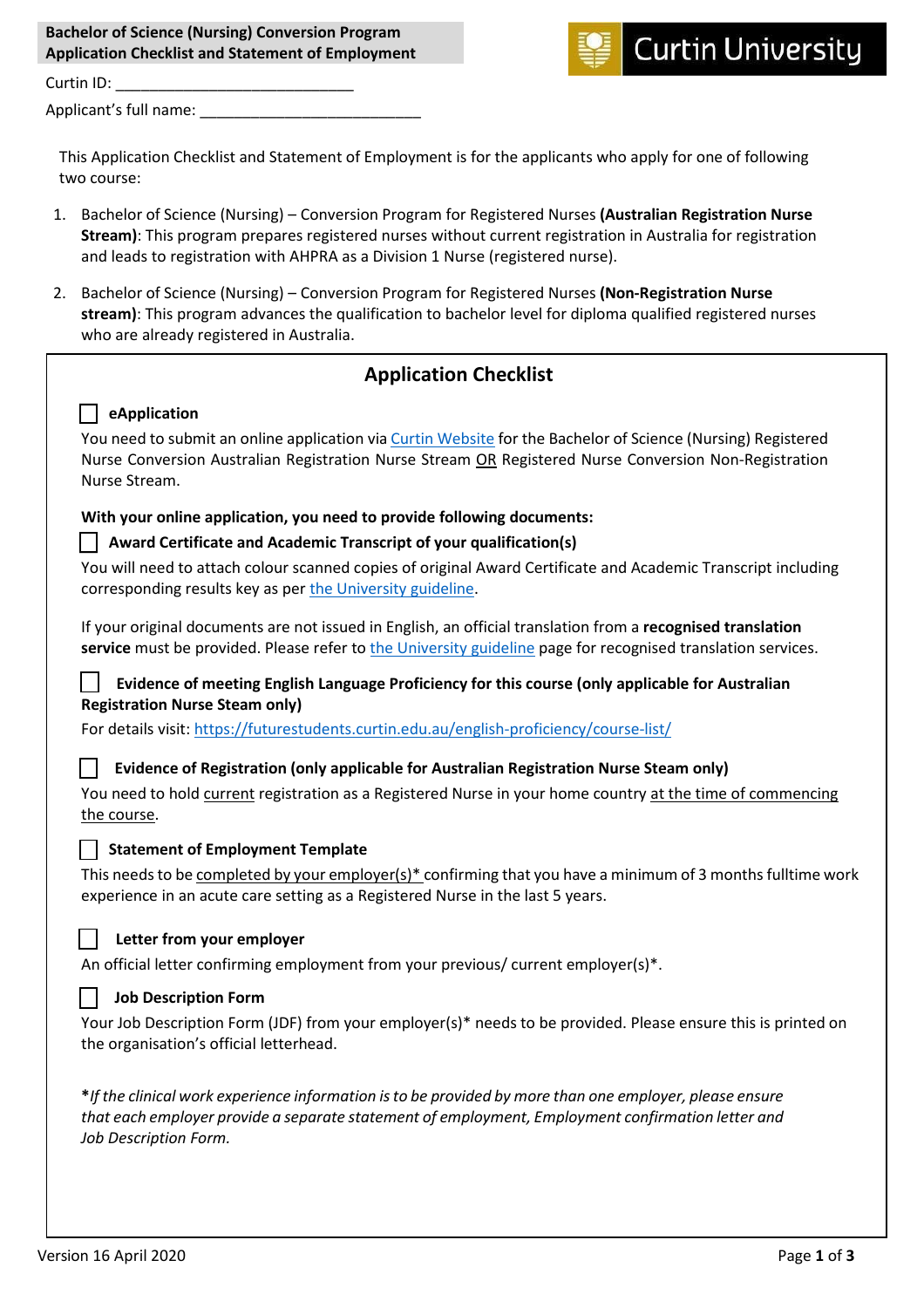| <b>Bachelor of Science (Nursing) Conversion Program</b>  |  |
|----------------------------------------------------------|--|
| <b>Application Checklist and Statement of Employment</b> |  |



Curtin ID: \_\_\_\_\_\_\_\_\_\_\_\_\_\_\_\_\_\_\_\_\_\_\_\_\_\_\_\_

Applicant's full name:

# **Statement of Employment Template**

## **Instructions for the employer:**

A Statement(s) of Employment is required to confirm that below mentioned applicant has a minimum of 3 months fulltime clinical work experience in an acute care setting as a Registered Nurse in the last 5 years. Before you complete this form, please read below instruction carefully.

- This form must be completed by you as an employer of the applicant.
- **All section must be completed.**
- To support the statement please also provide **an official Employment Confirmation Letter and a Job Description Form (JDF)** describing duties performed/ scope of practice relating to the position. Please note both documents must be printed on official company letterhead.

| Details of Person completing this form                            |  |
|-------------------------------------------------------------------|--|
| Name:                                                             |  |
| Position:                                                         |  |
| Organisation:                                                     |  |
| Relationship to Applicant:                                        |  |
| <b>Details of Applicant</b>                                       |  |
| Name of Applicant:                                                |  |
| Name of organisation:<br>(where clinical experience was obtained) |  |
| Title/ Position of Clinical Role:                                 |  |
| <b>Contract Start Date:</b>                                       |  |
| Contract Status/ End Date:                                        |  |

### **Description of the Type of Clinical Experience Obtained**

| <b>Description of Clinical Setting</b>    | No. of hours worked | No. of beds/patients |
|-------------------------------------------|---------------------|----------------------|
| Medical                                   |                     |                      |
| Surgical                                  |                     |                      |
| Paediatrics / Maternal & Child Health     |                     |                      |
| <b>Mental Health</b>                      |                     |                      |
| Critical Care & Emergency                 |                     |                      |
| Community & Primary Health Care           |                     |                      |
| Total Number of Clinical Experience Hours |                     |                      |